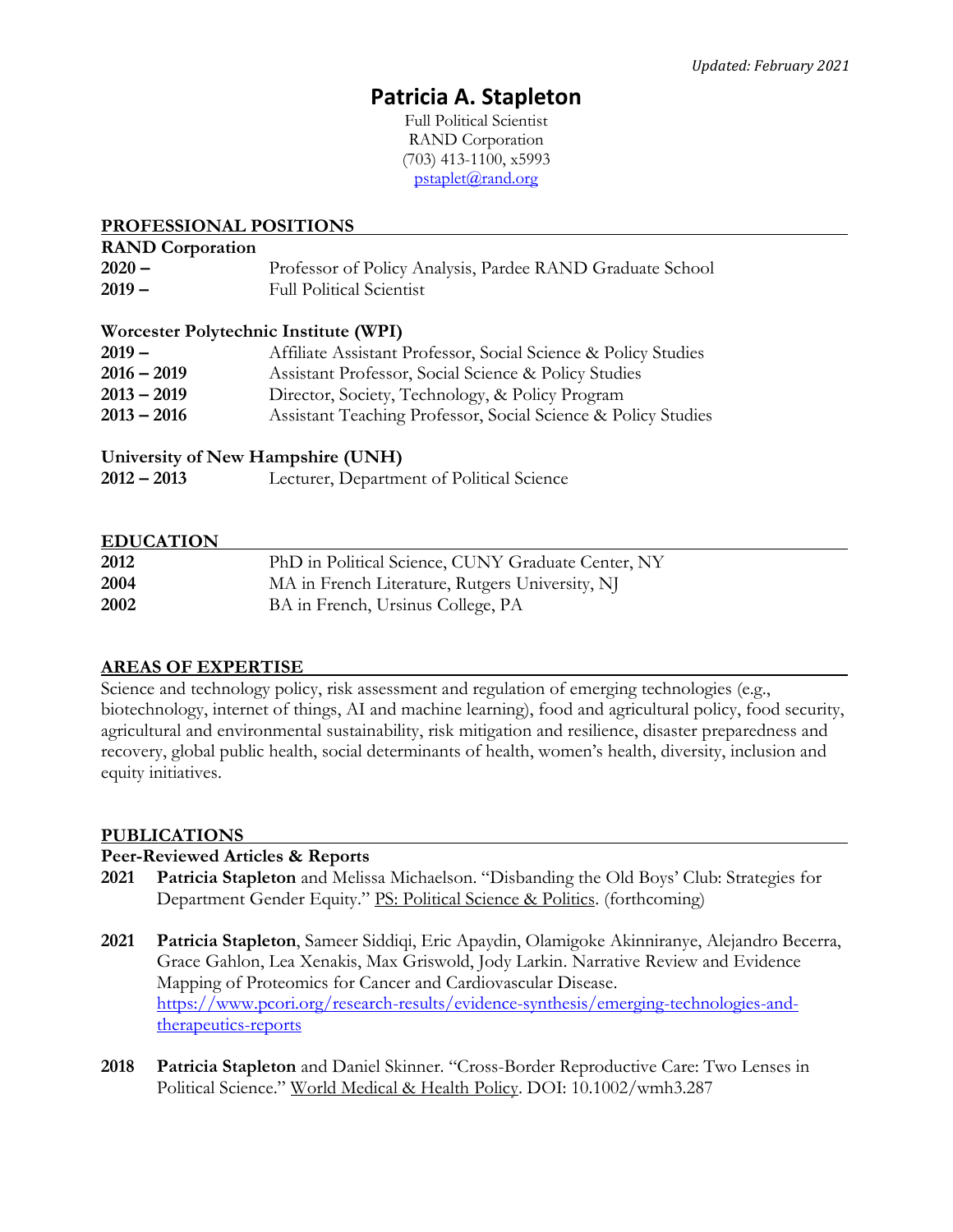- **2018 Patricia Stapleton**. "Knowledge Surveys as an Assessment Tool of Simulation Course Outcomes." Journal of Political Science Education. DOI: 10.1080/15512169.2018.1526089
- **2016 Patricia Stapleton**. "From Mad Cows to GMOs: The Side Effects of Modernization." European Journal of Risk Regulation. Fall 2016, Volume 7, Issue 3, pp.517-531. DOI: 10.1017/S1867299X0000605X
- **2015 Patricia Stapleton** and Daniel Skinner. "The Affordable Care Act and assisted reproductive technology use." Politics and the Life Sciences. Fall 2015, Volume 34, Issue 2, pp.71-90. DOI: 10.1017/pls.2015.13

#### **Edited Volume**

**2015 Patricia Stapleton** and Andrew Byers, eds. Biopolitics and Utopia: An Interdisciplinary Reader. Palgrave Macmillan.

## **Chapters in Edited Collections**

- **2020 Patricia Stapleton**. "Framing Food Insecurity & the GMO 'Problem' in Transatlantic Trade." In Food Insecurity: A Matter of Justice, Sovereignty, and Survival, edited by T. Mayer and M. Anderson. Routledge.
- **2018** Lisa A. Doner and **Patricia Stapleton**. "Teaching Societal Risk and Resilience through Systems Analysis of Major Storms." In Interdisciplinary Teaching about Earth and the Environment for a Sustainable Future, edited by D. Gosselin, A. Egger, and J. Taber. Springer Publishing.
- **2016 Patricia Stapleton**. "Biotechnology Governance and Risk Regulation in the European Union." In The Challenges of European Governance in the Age of Economic Stagnation, Immigration, and Refugees, edited by Henry F. Carey. Lexington Books.
- **2015 Patricia Stapleton**. "The Inauspicious Regulatory Beginnings of Preimplantation Genetic Diagnosis." In Biopolitics and Utopia: An Interdisciplinary Reader, edited with Andrew Byers. Palgrave Macmillan.

Andrew Byers and **Patricia Stapleton**. "Introduction." In Biopolitics and Utopia: An Interdisciplinary Reader, edited with Andrew Byers. Palgrave Macmillan.

#### **Reviews**

- **2020 Patricia Stapleton**. Assisted Reproduction Policy in Canada: Framing, Federalism, and Failure, by Dave Snow, Publius: The Journal of Federalism, Volume 50, Issue 1, Winter 2020, Page e3, https://doi.org/10.1093/publius/pjz027
- **2015 Patricia Stapleton**. "Chaia Heller: Food, farms and solidarity: French farmers challenge industrial agriculture and genetically modified crops." Agriculture and Human Values. July 2015, Volume 32, Issue 3, pp. 571-572. DOI 10.1007/s10460-015-9635-6.
- **2013 Patricia Stapleton**. "Marie-Monique Robin (dir.): our daily poison." Agriculture and Human Values. March 2013, Volume 30, Issue 1, pp. 151-152. DOI 10.1007/s10460-012-9418-2.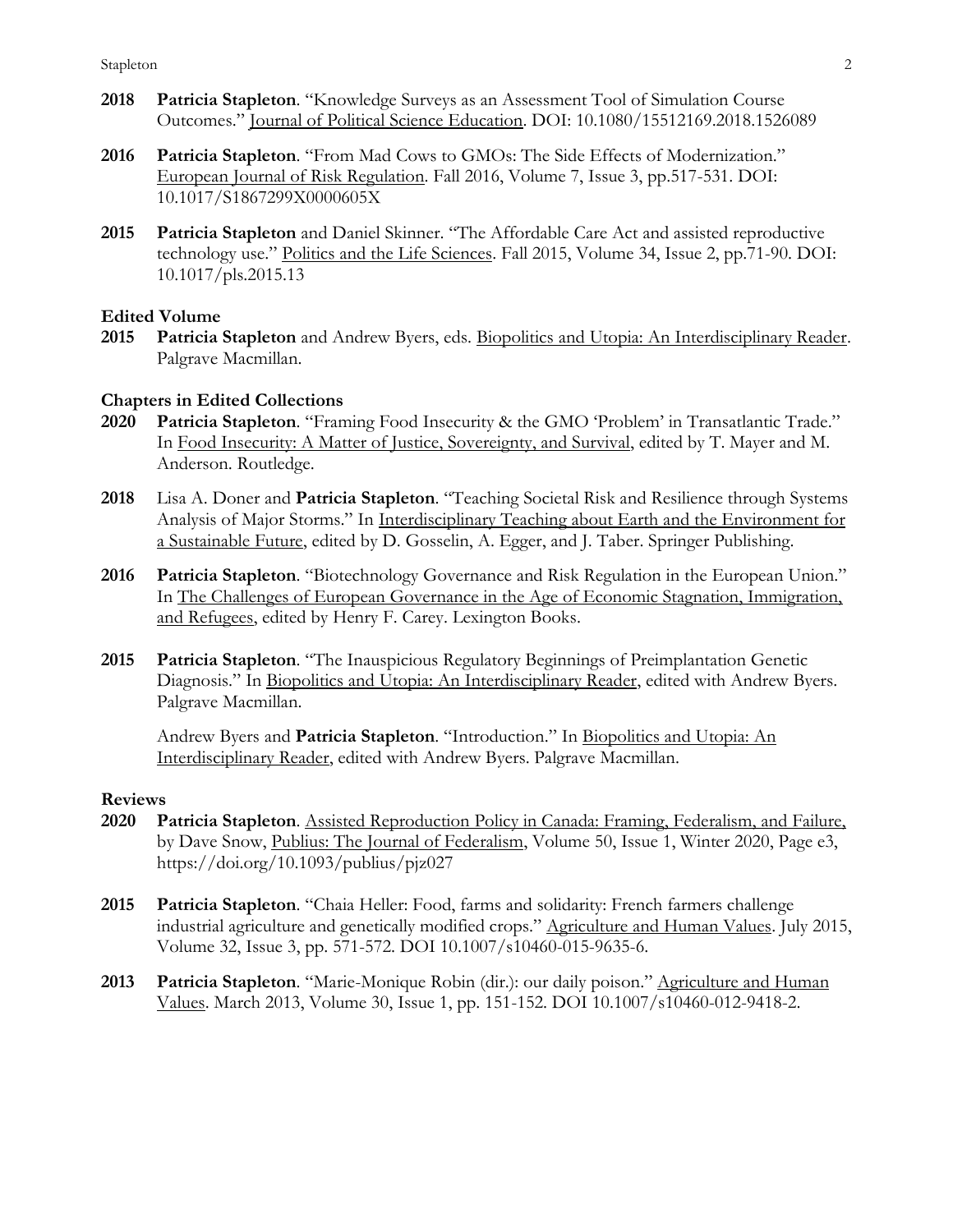# **GRANTS & CONTRACTS**

| 2021 | 0.000 to & 001110.010<br>Project Lead on Patient-Centered Outcomes Research Institute (PCORI) Amendment to Task                                                                                                                                                           |
|------|---------------------------------------------------------------------------------------------------------------------------------------------------------------------------------------------------------------------------------------------------------------------------|
|      | Order #23 – Emerging Technology and Therapeutics Report on Proteomics for Cancer<br>and Cardiovascular Disease with Sameer Siddiqi (co-investigator).                                                                                                                     |
| 2020 | Project Lead on Patient-Centered Outcomes Research Institute (PCORI) Task Order #23 -<br>Emerging Technology and Therapeutics Report on Proteomics for Cancer and<br>Cardiovascular Disease with Sameer Siddiqi (co-investigator).                                        |
| 2019 | Advisory board member on National Science Foundation ADVANCE Grant for<br>#MeTooPoliSci: Leveraging A Professional Association to Address Sexual Harassment<br>in Political Science with Nadia E. Brown, Rebecca Gill, Stella Rouse, and Elizabeth Sharrow<br>$(co-PIs).$ |
| 2018 | Co-PI on National Science Foundation EAGER Grant for The Women Also Know Stuff<br>Initiative with Melissa R. Michelson, Kerri Milita, Kim Y. Dionne, Kathleen Searles (co-PIs).                                                                                           |
| 2018 | Co-PI on APSA Centennial Center Special Project Funds Grant for #MeTooPoliSci:<br>Addressing Gender Discrimination in Political Science with Nadia E. Brown, Rebecca Gill,<br>Jenn Merolla, Melissa R. Michelson, Elizabeth Sharrow, and Dara Strolovitch (co-PIs).       |
| 2017 | PI on Davis Educational Foundation Implementation Grant for SWEET: Supporting WPI<br>through Effective & Equitable Teamwork with Emily Perlow (co-PI).                                                                                                                    |
| 2014 | National Science Foundation Subaward through Science Education Resource Center at<br>Carleton College for Major Storms and Community Resilience with Lisa A. Doner and<br>Lorraine Motola (co-PIs).                                                                       |
| 2013 | Science Education for New Civic Engagements & Responsibilities (SENCER) SSI 2014 Post-<br>Institute Implementation Grant for development of a Global Health minor program at WPI.                                                                                         |

#### **AWARDS & FELLOWSHIPS**

| $2019 - 2020$ | Visiting Scholar, Center for International Human Rights, John Jay College - CUNY |
|---------------|----------------------------------------------------------------------------------|
| 2017          | Moruzzi Young Faculty Award for Innovation in Undergraduate Education, WPI       |
| 2011          | Richard Styskal Dissertation Fellowship, CUNY Graduate Center                    |
| 2011          | European Union Studies Dissertation Fellowship, CUNY Graduate Center             |
| 2011          | Doctoral Student Research Award, CUNY Graduate Center                            |

## **SELECT RESEARCH PRESENTATIONS**

- **2019** "Is CRISPR'd Food the Next GMO? An Analysis of US & EU Regulatory Differences." American Political Science Association Annual Meeting.
- **2018** "Clutching Pearls and Playing God: Public Perceptions of CRISPR." American Political Science Association Annual Meeting.

"Food Access Initiatives in Portland, Oregon and Chicago, Illinois." Midwest Political Science Association Annual Meeting.

"Developing Theoretical Frameworks to Study Cross-border Reproductive Care." Women's Health in Global Perspective Workshop.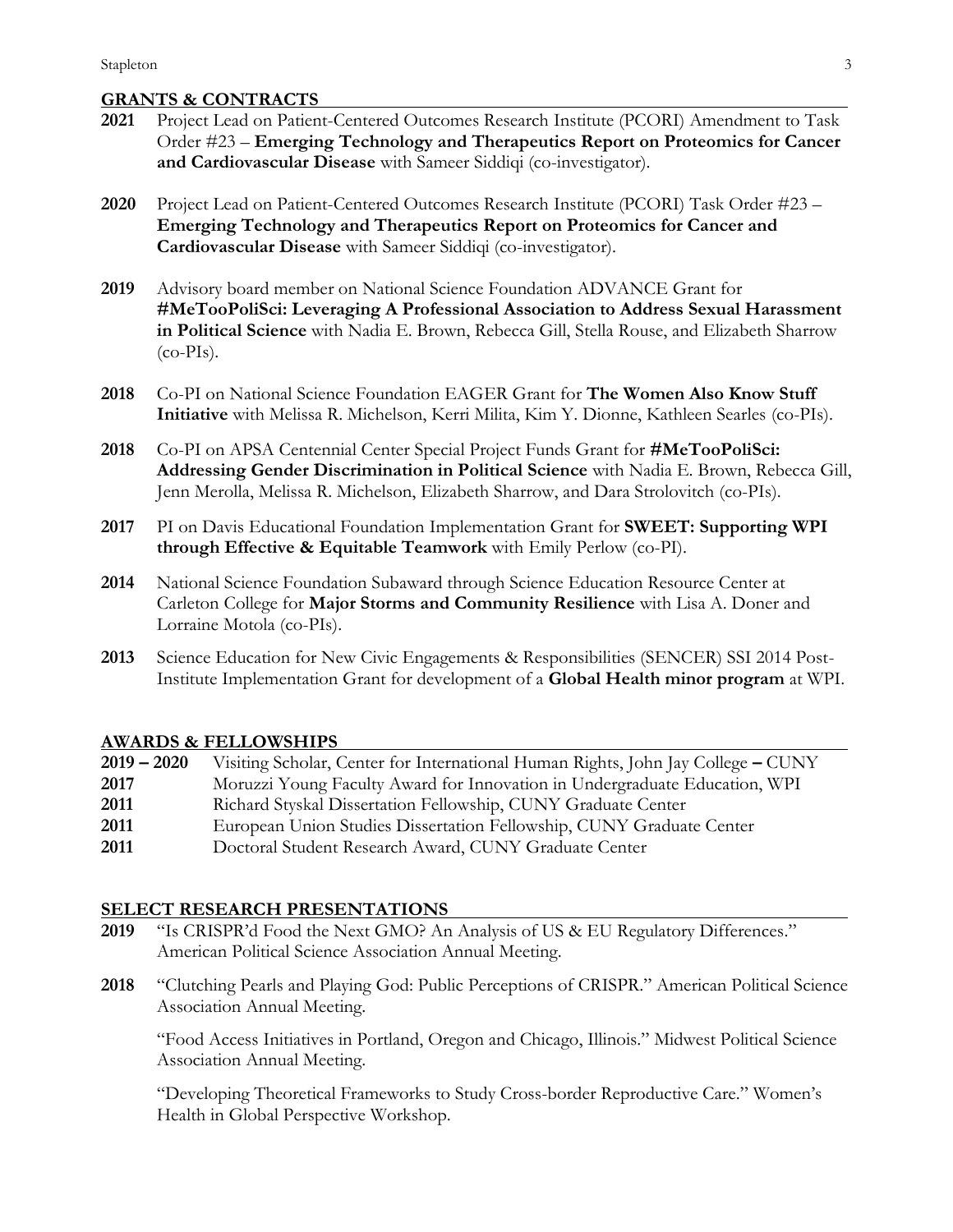Stapleton4

- **2017** "Urban Food Initiatives: Community Responses to Food Deserts." Western Political Science Association Annual Meeting.
- **2016** "Is the Transatlantic Trade Investment Partnership a Trojan Horse Filled with GMOs?" Western Political Science Association Annual Meeting.

"GMO Trade Negotiations as Proxy for Cultural Differences." 4<sup>th</sup> Annual International and Interdisciplinary Conference on Food Insecurity in a Globalized World: The Politics and Culture of Food Systems.

- **2016** "The Politics of Women's Rights in Cross-border Reproductive Care." Women's Health in Global Perspective Workshop.
- **2015** "The Spreading Plague: Globalization and Infectious Diseases." Society for Utopian Studies Annual Meeting.

"From Mad Cows to GMOs: EU Food Safety and the Precautionary Principle." Utrecht Centre for Accountability and Liability Law Annual Conference.

- **2014** "Fertility Politics in the Age of Obamacare." With Daniel Skinner. Association for Politics and the Life Sciences Annual Meeting.
- **2013** "Regulating Reproduction." Society for Utopian Studies Annual Meeting.

"Sound Science: The Triumph of American Standards in GMO Risk Assessment." American Political Science Association Annual Conference.

**2012** "The Utopian Drive in Biotechnology." Society for Utopian Studies Annual Meeting.

"Foreign Policy by Monsanto." Northeastern Political Science Association Annual Meeting.

"It's Alive! The Fight against 'Frankenfoods' in France." New York State Political Science Association Conference.

**2011** "Contested Technology, Contested Governance: The Fight over GMO Regulation in France." American Political Science Association Annual Conference.

"Who's Responsible for This? Blame Avoidance for GMO Regulation in France." European Consortium for Political Research General Conference.

"Biotechnology Governance and Risk Regulation in the European Union." International Studies Association Annual Convention.

"French (Non) Implementation of European GMO Regulations." Southern Political Science Association Annual Meeting.